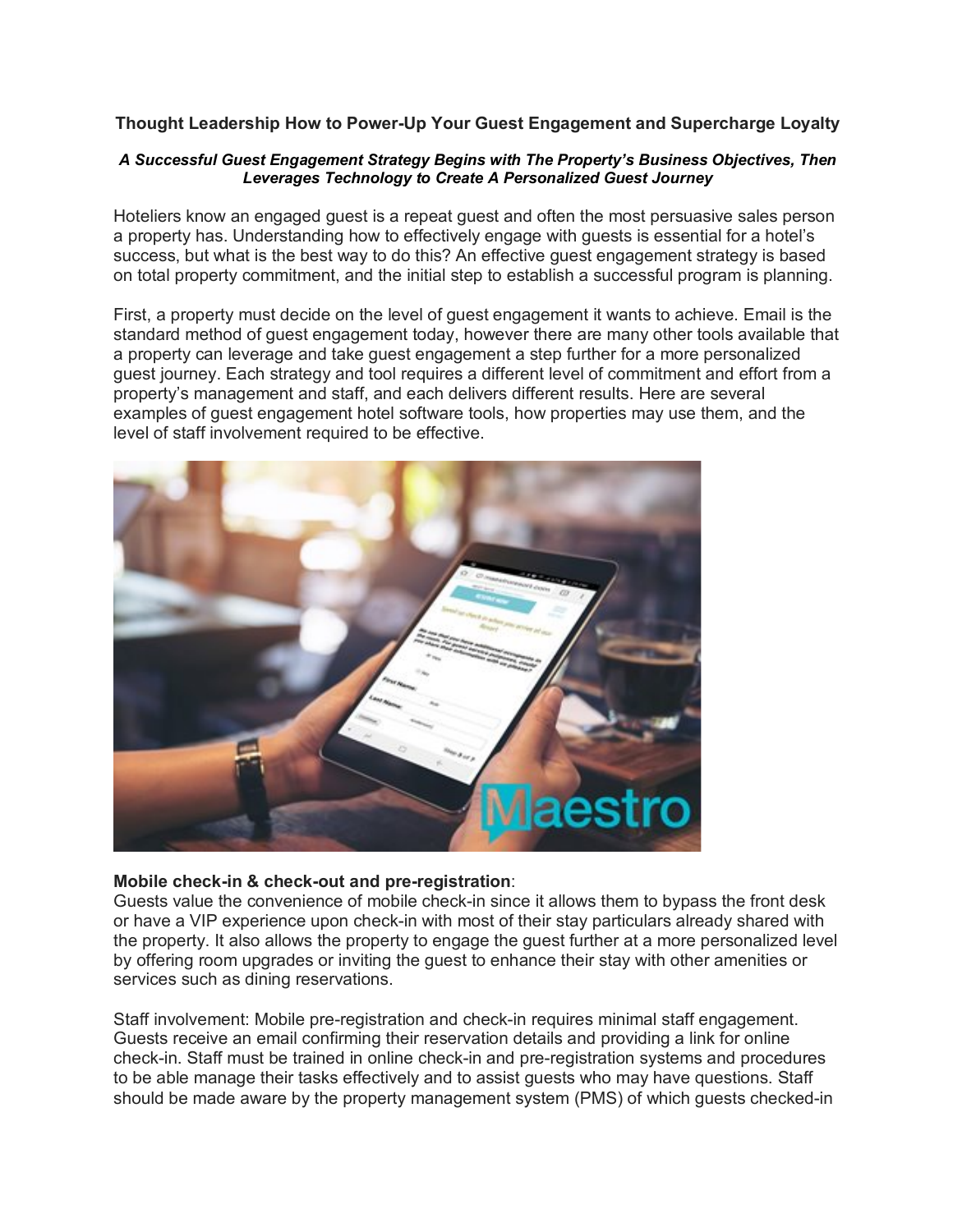online, their preference criteria and when they will arrive. Housekeeping must also have instant knowledge to prioritize rooms and confirm when a pre-assigned room is vacant and clean. Maestro's WebPRO provides guests online check-in via mobile, tablet and desktop. This speeds up onsite check-in, and provides pre-arrival information to hotel staff for planning and upsell opportunities. Maestro's mobile housekeeping app also plays an important role in creating a fluid experience for the guest. Finally, a natural extension to this is mobile check-out that offers a digital copy of the folio and a post check out survey to continue the engagement after departure.

### **Guest surveys**:

Most online surveys engage with guests after check out. These are digital comment cards and most are easy to create. More sophisticated survey tools provide performance measurement and highlight areas where the property should focus its attention to deliver an improved guest experience. They are usually emailed to guests asking for input on their stay and require low effort from the property. The most effective guest feedback systems are integrated into the PMS which automatically emails a survey to each guest at check out. Some systems go further to offer post check-in survey that proactively ensures the guest experience is off to a proper start while the guest is in-house. Maestro PMS' Guest Experience Measurement (GEM) system is fully integrated with Maestro's Front Office System to provide a highly personalized guest engagement experience. Automated communications with the guest throughout their stay creates a unique, intimate experience and develops a close guest relationship that promotes loyalty.

Helen Watson, GM at The Adelphi Hotel – Saratoga Springs, said, "I find Maestro's GEM extremely helpful to find out how our guests experience the hotel. I look for patterns to determine what our guests like, the areas we can improve, and where we are doing well. We find Maestro particularly useful to track each guest's specific needs. The system gives us the opportunity to wow them. What makes the biggest impact on our guests is the attention to detail that Maestro makes possible."

Staff involvement: Greater staff involvement is required when surveys come back. Although satisfaction thresholds are available to automatically alert a staff member when a response is particularly low, someone should review all returned surveys and determine which require action by the hotel and if management response is needed. This is important. If responses are not monitored and responded to, the penalty may be a bad online review for the hotel and loss of business or reputation.

# **On-property text messages**:

Text messages are an excellent way to engage guests with full 2-way communication. These can be effectively used to promote events for all guests, and also for subsets of guests, such as those belonging to a group, those staying on a specific rate, or VIP guests.

Staff involvement: Text engagement demands a more sophisticated level of communication that requires staff training and accountability. Some text systems have the smarts, based on an AI (artificial intelligence), to automatically respond to guests, or to direct incoming guest communications to the appropriate department (e.g. housekeeping for towels, or room service for guest amenities). Some offer group messaging to notify guests of event changes and updates in real-time. Nevertheless, staff must continuously monitor guest texts and respond in two to three minutes to ad-hoc requests such as recommendations on local attractions, or dinner reservation inquiries. Text messages also benefit staff operations. Housekeeping tablets are gaining wider adoption in hospitality. These systems enable housekeeping staff to have